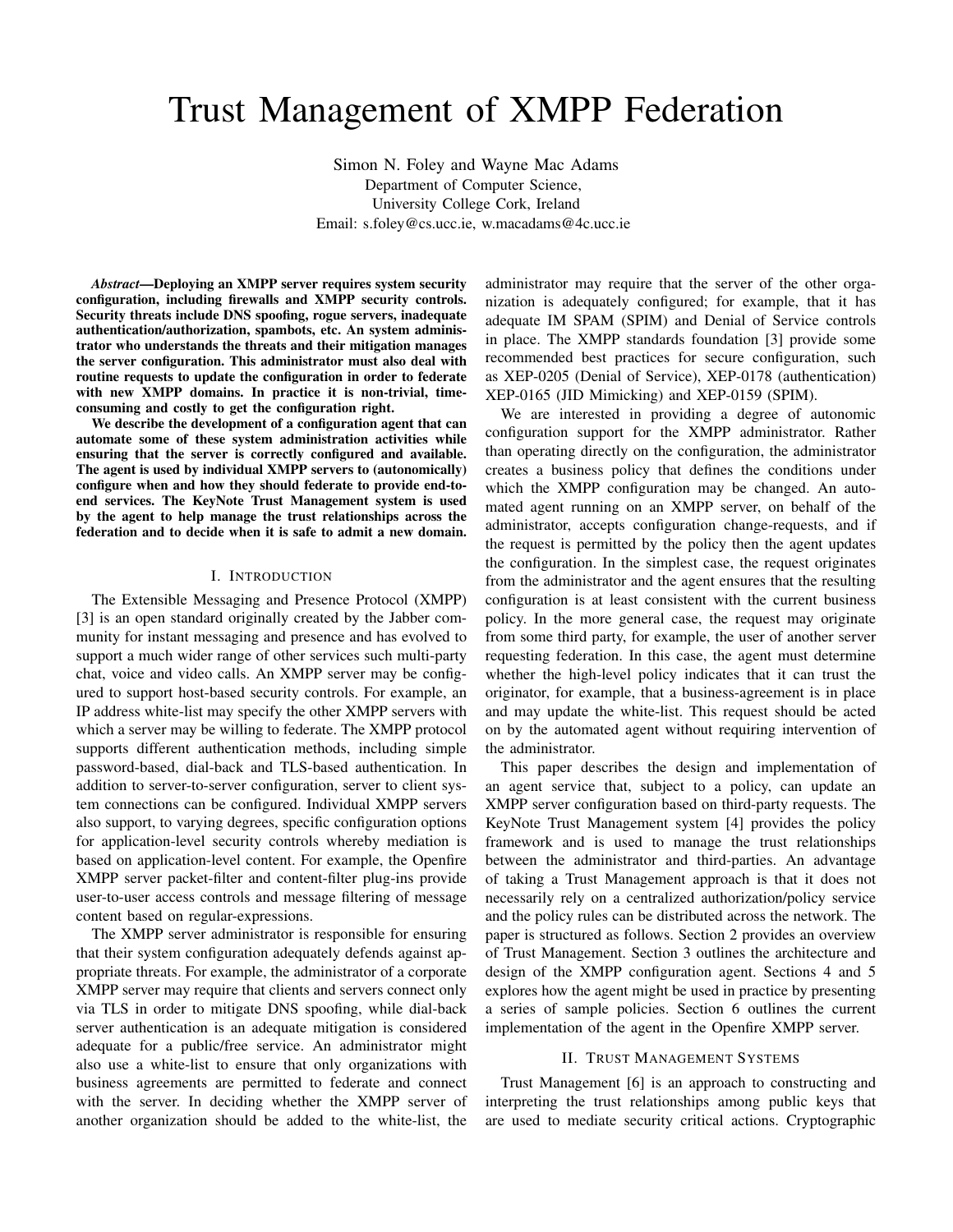credentials specify delegation of authorisation between public keys. When a request from an untrusted principle (key) is made to a networked application to execute a particular action, then, authentication notwithstanding, the application must determine whether the key(s) that made the request is authorised. Trust Management provides assistance to applications in making these decisions and facilitates decentralized policies: authorization may be determined without having to consult some central authorisation server, and users may further delegate their authority without reference to a Central Authority.

KeyNote [4] is a flexible trust management scheme that provides a simple credential notation for expressing both security policies and delegation. Authorisation comes in the form of digitally signed public key credentials that bind public keys to the authorisation to perform various actions. For example, Sally may hold a credential, signed by her manager's private key, binding her public key to her authorisation to capture deals up to a value of *£*100.00. Sally's public key signs an order request to the purchasing application; her credential provides proof of authorisation.

In practice, authorisation is achieved by a collection of credentials that exhibit the necessary trust relationships between their keys. For example, we may trust Sally's public key for orders up to *£*100.00 if her manager's public key is trusted to delegate orders up to *£*100.00 (or more), and so forth along a delegation chain that ends in a key that is known to be appropriately trusted. Given a policy (public keys, trusted in known ways), and a collection of credentials, a network application must determine whether a particular public key is authorised to request a particular operation. KeyNote has been used to provide trust management for applications including active networks [5] and web servers [1].

## III. MANAGING XMPP CONFIGURATIONS USING KEYNOTE TRUST MANAGEMENT

Figure 1 depicts use of the XMPP agent. The goal of the Federated Autonomic Configuration (FAC) agent is to provide an orchestrated security configuration service for a secure XMPP service. This includes host-level controls via XMPP server-server and server-client configuration, application-level controls, for example, packet and content filtering controls and other security controls such as firewalls whose policies must be aligned with the XMPP policies. The current prototype is limited to host-based XMPP configuration controls and is intended to provide a proof of concept for the more general approach, which is a topic for future research.

## *A. Agent Behavior*

A *Target* server with IP address  $T$  and public key  $K_T$  hosts a FAC agent and an XMPP server. The target server has a KeyNote policy that specifies the conditions under which it is willing to trust a request. A *Requestor* with public key  $K_R$  sends a signed request (to federate with XMPP server at address  $R$ ) to  $T$ . This is done by including the address of the server that hosts the requester XMPP service in the request



Fig. 1: XMPP Agent Application

along with KeyNote credentials that are intended to prove that the requester can be trusted for the request.

Msg1 :  $Requestor \rightarrow Target: \{R, \ldots\}_{sK_R}$  $Msg2: Reguestor \rightarrow Target: KeyNote credentials ...$ 

The target FAC agent confirms the signature on the message from the requester and, if valid, then the target queries (KeyNote) as to whether the public key  $K_R$  is trusted to carry out the action whereby  $\left[\text{Server\_IP\_Address} \leftarrow R\right]$ . If the query is successful then the Target FAC agent updates the *whitelist* entry on the Target XMPP configuration. If it is not successful then the request is rejected.

## *B. Target FAC Agent Policy*

The target FAC agent has a policy defining the IP addresses it trusts, and thus willing add to the white-list, if requested to do so. For example, the KeyNote policy credential

```
Authorizer: POLICY
Licensee: TargetAdmin
Conditions: App_domain="XMPP" &&
Server_IP_Address=˜"ˆ192\.168\.40\.5\d$"
Signature: ....
```
defines the conditions under which the identified Licensee can be trusted. For ease of exposition this is given as the identifier TargetAdmin; in practice it would be the public key  $K_T$  owned by the target administrator. The *Conditions* field uses a C-like expression syntax to specify the authority that the Licensee has been granted. In this case it is the authority to add address to the XMPP white-list that match the regular expression "^192\.168\.40\.5\d\$". Thus, the Target Administrator may use the agent to request that addresses in the range 192.168.40.50 - 192.168.40.59 be added to the white-list; any other requests are rejected.

## *C. Delegation Credentials*

Suppose that the Target administrator trusts the administrator (with public key KAlice) of another XMPP server with address 192.168.40.55 and issues the following credential.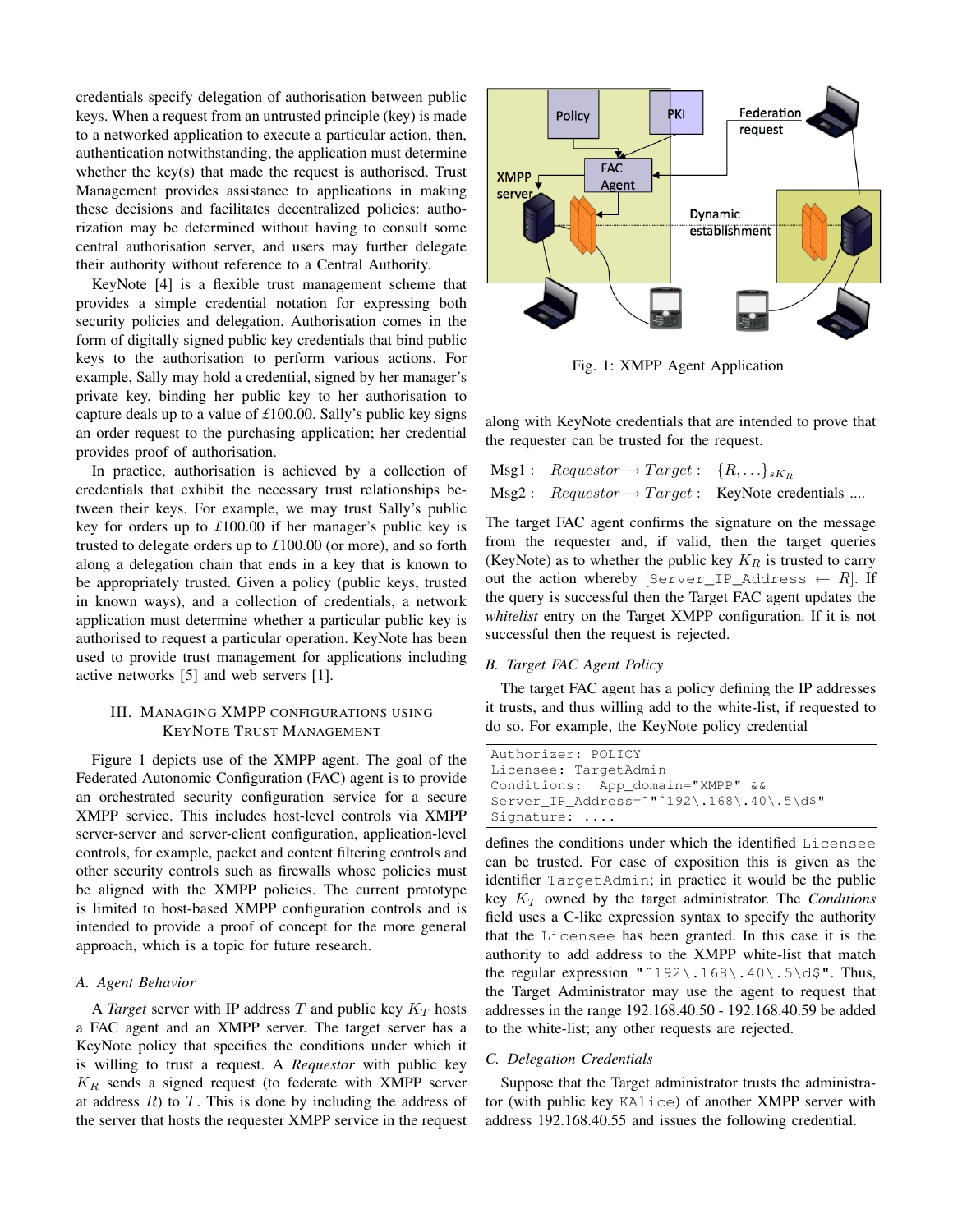```
Authorizer: TargetAdmin
Licensee: KAlice
Conditions: App_domain="XMPP" &&
Server IP Address="192.168.40.55";
Signature: signed by target administrator
```
At some future point, when wishing to federate with the Target XMPP server, KAlice sends a signed request to the Target FAC Agent, along with the above credential. The FAC agent on the Target executes a KeyNote query as to whether the key KAlice can be trusted for [Server\_IP\_Address ← 192.168.40.55], given the policy credential and the above credential provided by KAlice. In this case a chain of trust exists from POLICY to KAlice that satisfies these conditions and the query is successful.

## *D. Managing Other Configuration Attributes*

In addition to server whitelist update (based on attribute Server\_IP\_Address), requests to update of the Openfire *Packet Filter* plugin are supported. Based on the request, the agent modifies packet filter rules that are used to block or admit packets involving specific users and/or groups.

Continuing the example, KAlice decides to delegate authority to make a federation request to KBob, a user of the XMPP server managed by KAlice. She signs the credential:

```
Authorizer: KAlice
Licensee: KBob
Conditions: App_domain=="XMPP" &&
Server_IP_Address=="192.168.40.55"
&& Action_Authorizers==KBob
&& Date >= 20100101 && Date <= 20100201;
&& UserName=="Bob" && PacketType=="message"
Signature: signed by alice
```

```
Bob signs a request to federate his (Alice's) XMPP server
with the Target server, and submits credentials as proof
of authorization. His request results in KeyNote query
[Server_IP_Address \leftarrow 192.168.40.55; UserName \leftarrowBob; PacketType ← Message], which evaluates to
true, the agent adds 192.168.40.55 to the server
whitelist and adds a packet filter rule permitting Bob's
messages. Note, Bob may not delegate his authority further
(Action_Authorizers==KBob) and that the credential is
valid only for the dates specified. In this way federation is
provided only to those who have requested it, thus ensuring
the principle of least privilege.
```
## IV. EXAMPLE: THREAT MITIGATION

Most XMPP server administrators require mitigation of certain threats prior to federation. An XMPP server is vulnerable to a variety of threats, including DNS Cache poisioning, Denial of Server (DOS) attacks, worms, spim, and eavesdropping. These threats can be mitigated, both within the XMPP service and its hosting server. For example, within the XMPP service, attributes such as number of connection attempts and concurrent logins are suggested for avoiding DOS attacks [2], while firewalls provide external controls. Ordinarily a server administrator checks that a requesting server satisfies his security policy by confirming the threat

mitigation with the requester administrator. In the following example we illustrate how this policy can be encoded in terms of KeyNote credentials.

The TargetServer policy states that only servers that mitigate eavesdropping and DOS may be trusted. Eavesdropping mitigation requires TLS (Transport Layer Security) for server to server communication in addition to SRTP (Secure Real-time Transport Protocol) for any video communication. DoS mitigation requires either an XMPP stanza size limit of less than 30000 bytes or else have both XMPP multi-user chat disabled and firewall packet filtering in place.

```
Authorizer: POLICY
Licensee: TargetServer
Conditions: App_domain="XMPP" &&
(Eavesdropping_Mitigation=="true"
  {XMPP_TLS_for_s2s=="required" &&
   XMPP_SRTP_for_video=="required"};)&&
(DOS_Mitigation=="true" ->
  {XMPP_Sanza_byte_size_limit<30000 ||
  (XMPP_Multi_User_Chat=="disabled" &&
  Firewall_Packet_Filtering == "enabled") }; ) ;
```
The Target administrator issues a credential stating that XMPP security audits from a SecurityConsultant are trusted:

```
Authorizer: TargetServer
Licensee: SecurityConsultant
Conditions: App_domain="XMPP";
Signature: ....
```
Suppose that the SecurityConsultant audits Alice's XMPP server (192.168.40.55) and issues a credential specifying the controls that are present on her server.

```
Authorizer: SecurityConsultant
Licensee: Alice
Conditions: App_domain="XMPP" &&
Server_IP_Address="192.168.40.55" &&
XMPP_TLS_for_s2s=="required" &&
XMPP_SRTP_for_video=="required" &&; &&
XMPP_Sanza_byte_size_limit==25000 &&
XMPP_Publish_Suscribe_Service=="disabled"
&& Ingress_IP_Filtering=="enabled" &&
Third_Party_DOS_Mitigation_OK=="true";
Signature: .... by security consultant
```
These controls imply that Alice's configuration provides both DOS\_Mitigation and Eavesdropping\_Mitigation (on the basis of the target policy). Finally, Alice trusts her user Bob for XMPP application requests.

```
Authorizer: Alice
Licensee: Bob
Conditions: App_domain="XMPP" &&
Server_IP_Address="192.168.40.55"
Signature: ....by Alice
```
Using these credentials, Bob can make a (successful) request to the Target FAC agent to federate with Bob's XMPP server.

## V. EXAMPLE: BUSINESS LEVEL FEDERATION

A FAC agent can mediate white-list modification based on any KeyNote policy. This policymay be based on organizational or business requirements. For example, a business has